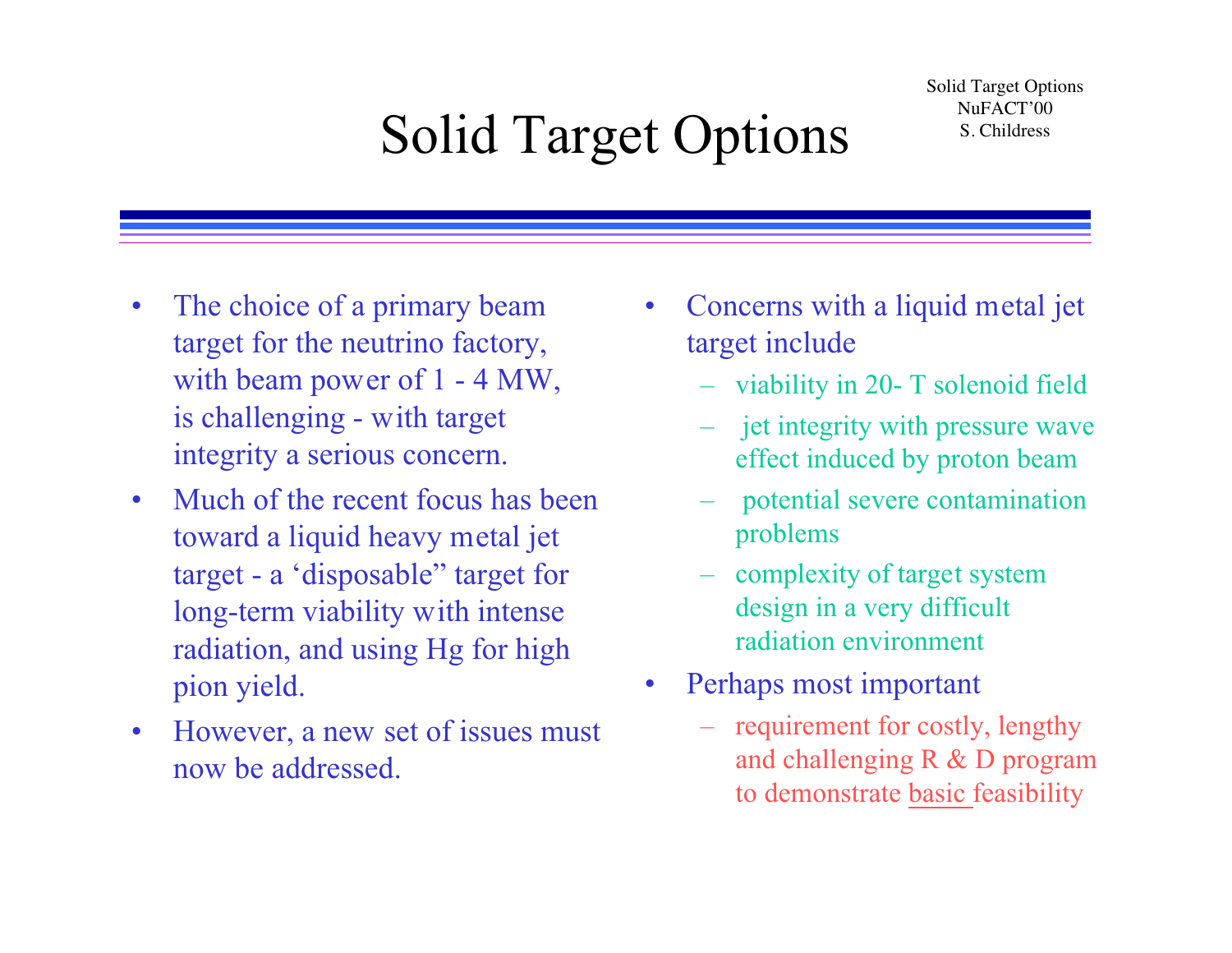## Case for a Solid Target S. Childress

- $\bullet$  A neutrino source can provide substantial physics capability with 1 - 1.5 MW beams.
- $\bullet$  This level of beam power is higher than for existing solid target designs - but not by a large factor.
- $\bullet$  NuMI graphite target design (400 kW beam) has similar energy deposition density as a 1 MW neutrino source. Recent successful beam testing.
- • A great deal of experience exists with solid targets of different materials exposed for long duration to high beam power. Includes
	- CERN & FNAL p-Bar production
	- RAL: Spallation neutron source
- •Simpler system design
- • Readily compatible with high magnetic field environment
- $\bullet$  Easier replacement capability
	- several months is a viable target lifetime
- •R & D questions more readily addressable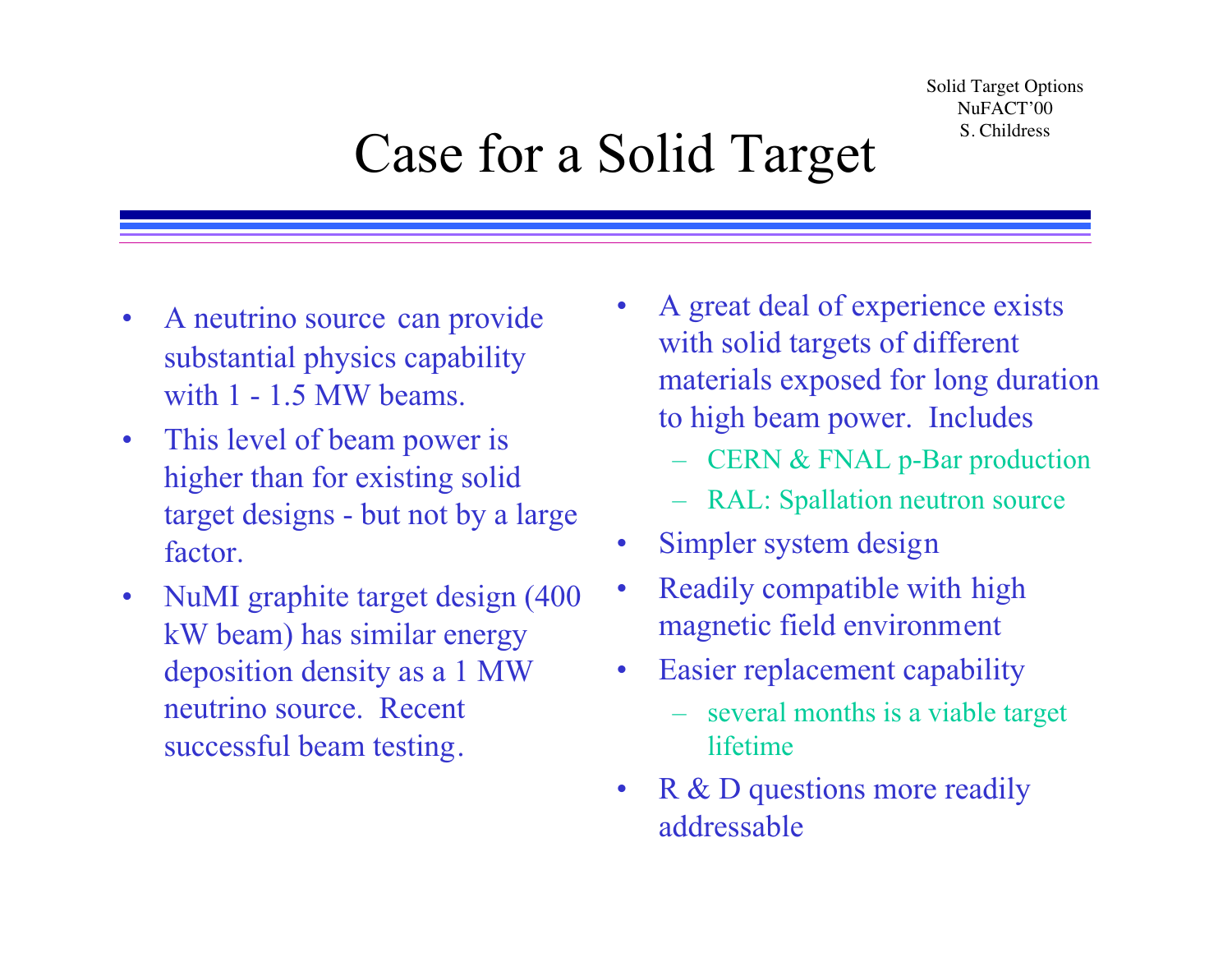## Case for Solid Target (cont) S. Childress

- $\bullet$  Perhaps the most important point in favor of an approach toward initial 1 - 1.5 MW operation using a solid target: substantial physics capability &
	- target feasibility issues can be credibly addressed with modest resources in a short time.
- $\bullet$  **This type of approach is very important (and may be crucial) in progress toward a real facility**
- •How to proceed:
- • Design target facility and support services for full 4 MW capability. Upgrade here is very difficult. (P. Spampinato - ORNL)
- $\bullet$  Timely pursuit of R & D - both modeling and beam studies - to understand solid target limits and design optimization.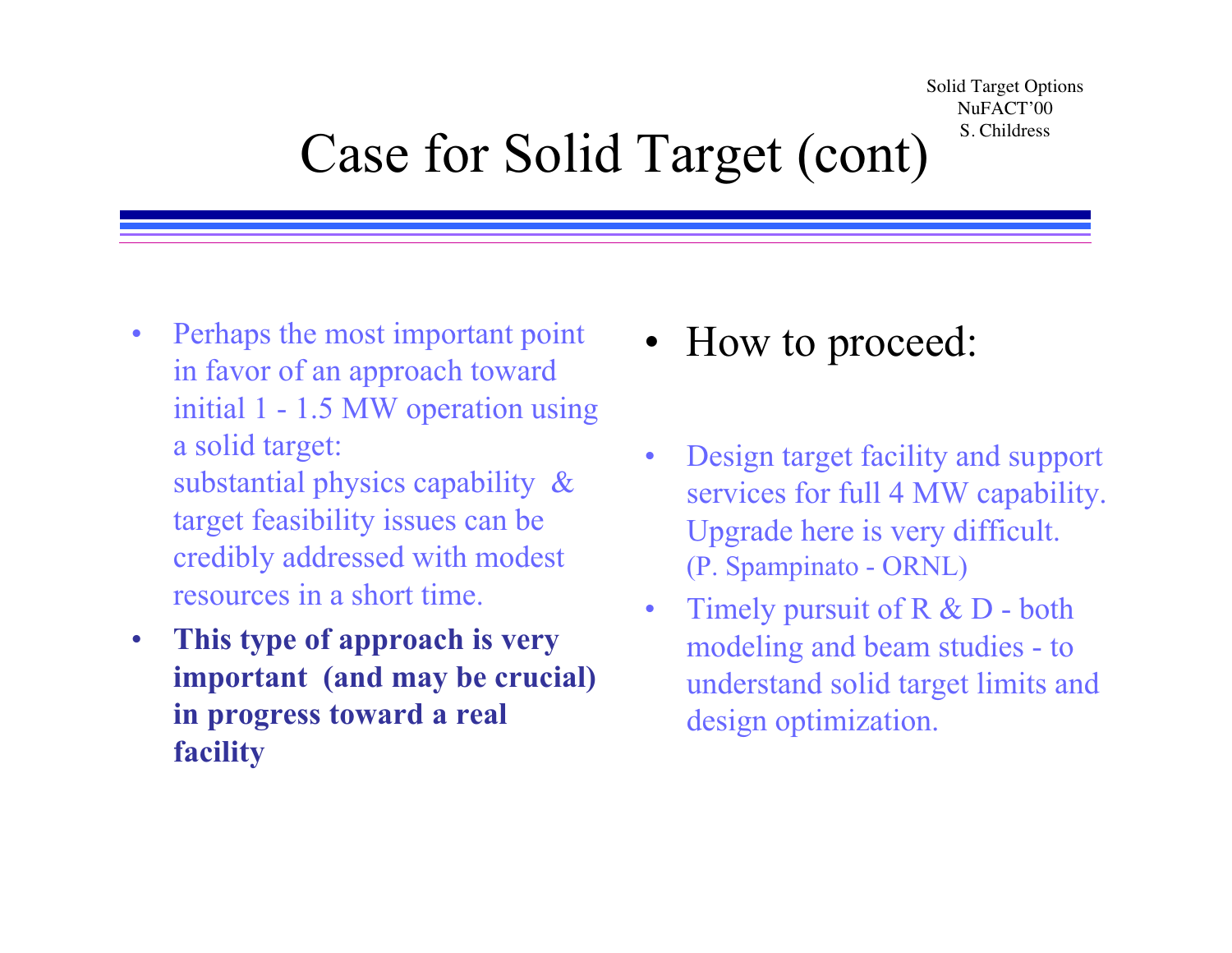# Target Material Choice S. Childress

- $\bullet$  Particle yields improve with higher z targets
	- N. Mokhov FNAL (MARS) At 16 GeV, flux yield for Hg / C  $\sim 1.7/1.$
- • However, For low z target, much less power is deposited in the target for the same pion yield
	- power deposited in target = 5 / 1 for Hg / C. Only  $\sim$  37 kW in C target with 1.5 MW beam
- • A factor of 3 net gain to C in target power deposition for the same yield (but higher beam power)
- • High beam power solid targets frequently use higher z materials for increased yield plus other techniques to compensate for high power deposition
	- FNAL p-Bar: rotating disks (CuNi)
	- CERN: Ti target encased in graphite
- • New proposed concepts also
	- B. King BNL considers a rotating band target geometry to spread energy deposition over a large target area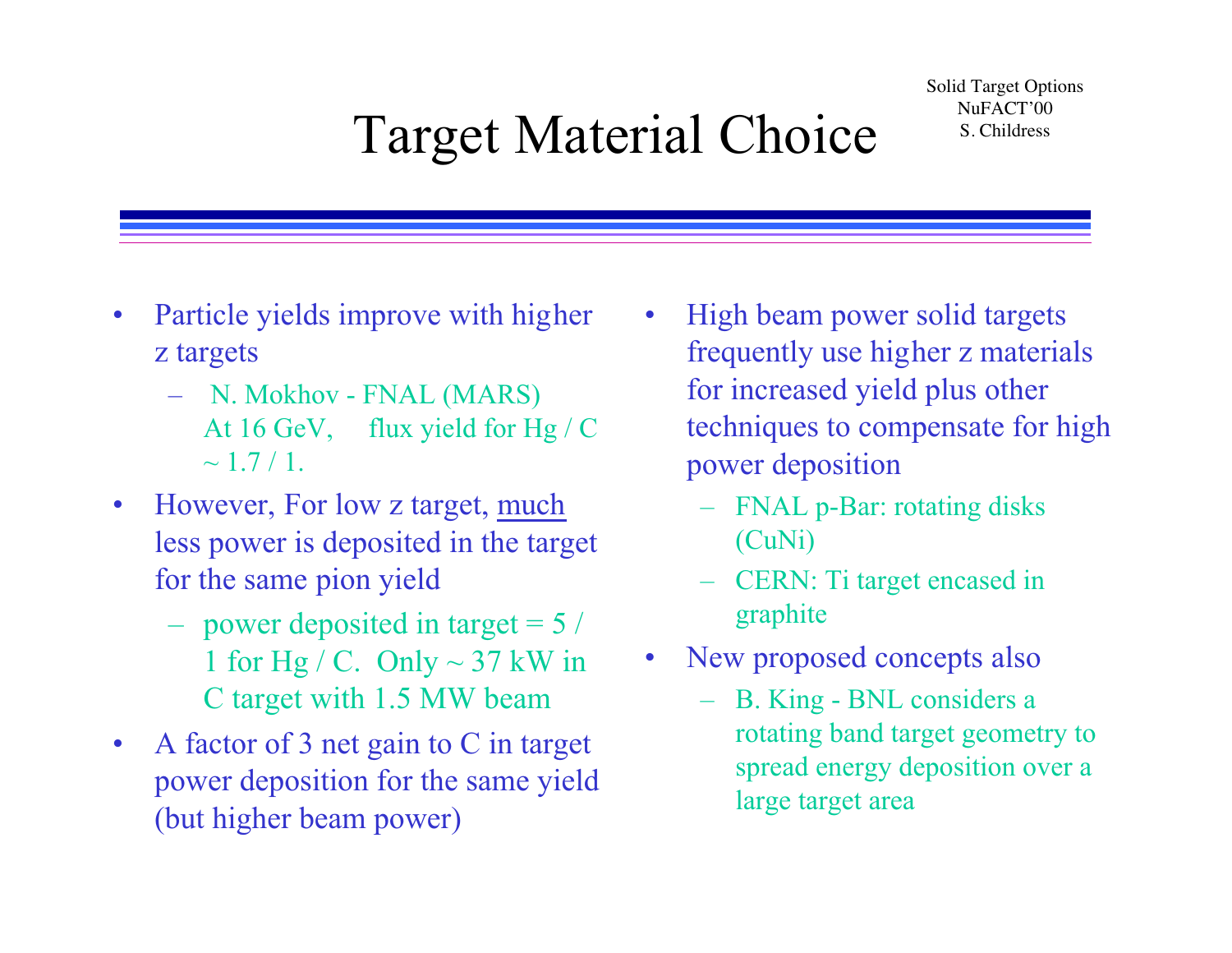Solid Target Options NuFACT'00 Target Material Choice (cont)<sup>S. Childress</sup>

- • For neutrino source ( 16 - 24 GeV) and given target material in a solenoid capture field, yield is optimized using a simple bare suspended target
	- figure shows J. Chesser -ORNL concept for a graphite target
- • Most promising solid target material considering combined effects of yield, survivability and initial design simplicity is carbon (graphite).

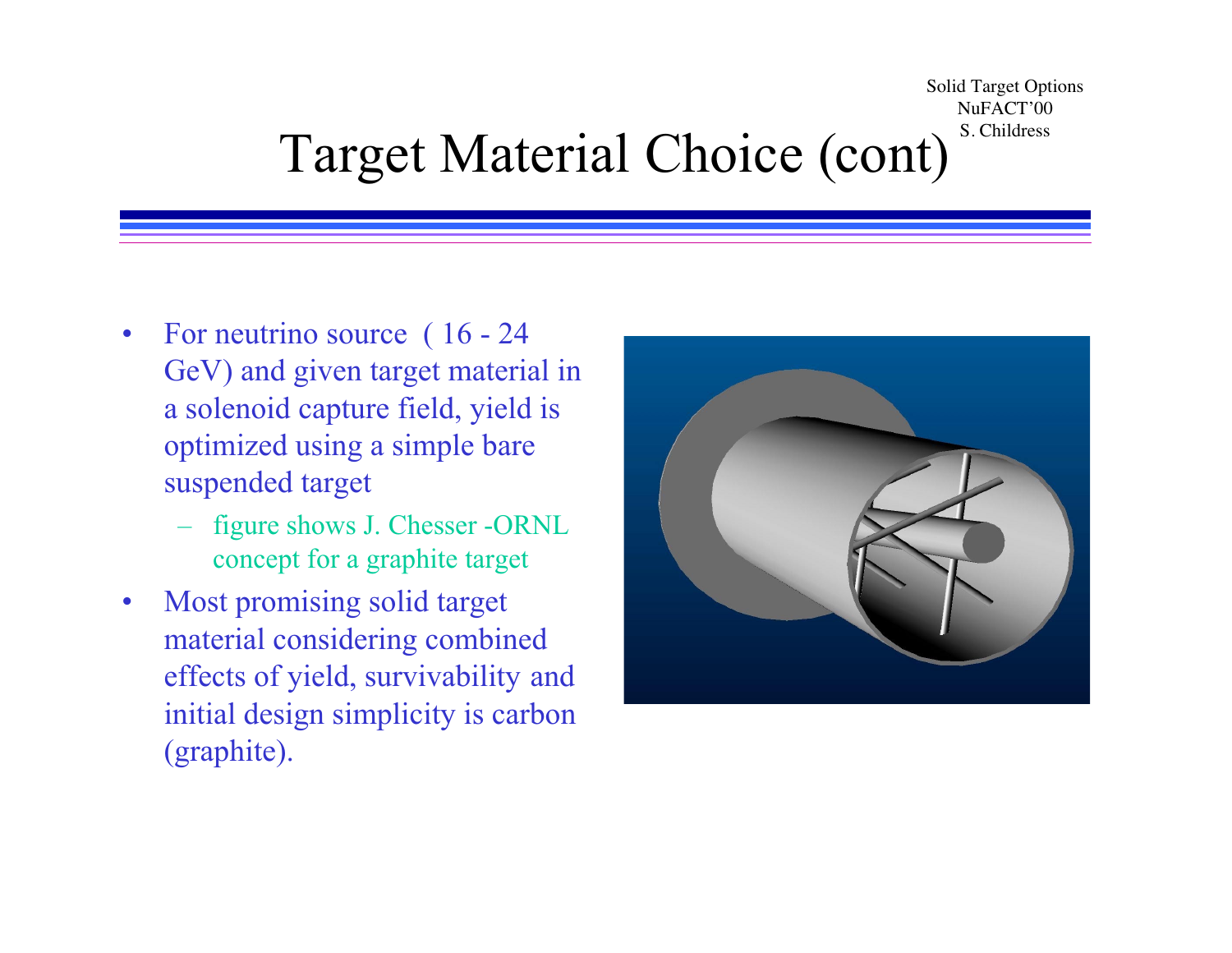# NuMI Graphite Target S. Childress

- $\bullet$  NuMI Beam:
	- $-$  4  $\times$  10<sup>13</sup> 120 GeV protons / 1.9 sec  $(400 \text{ kW})$  8 s spill
	- 1 mm beam size  $\sigma$ ) at target, max. deposition density  $\sim 0.11$  GeV/cc/p
	- Similar beam energy deposition density as a 1 MW Neutrino Source but with different time structure
- $\bullet$  Target design criteria include:
	- Maximal neutrino yield
	- $-$  Reliability for  $>$  ten million pulses ( 1 year, with peak deposition about 5 dpa / year)
	- Module replacement capability
- $\bullet$  Target design by IHEP, Protvino (V. Garkusha Group)
	- water cooled graphite
	- http://www.numi.fnal.gov.8875/ numi/beam/beam.html
- • Graphite 3.2 mm width, 0.96 m length
- $\bullet$  Fin design with slots to form 'teeth'
- • Successful initial beam test
	- FNAL p-Bar facility,  $1 \times 10^{13}$  per pulse, 0.25 mm sigma beam to reach > 1 dpa.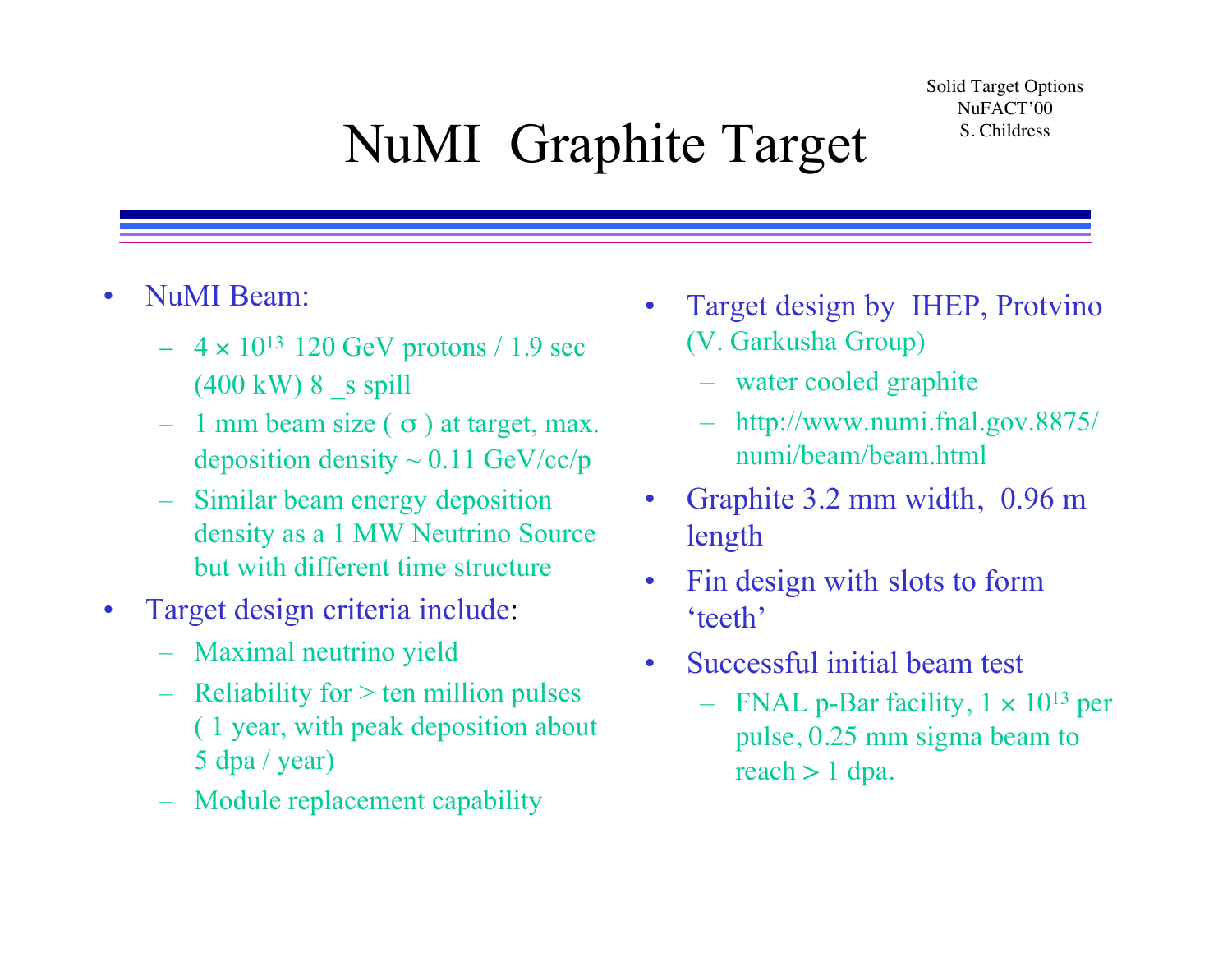#### Solid Target Options NuFACT'00 Challenge of nsec Beam Spill<sup>s. Childress</sup>

 $\bullet$  One of the most challenging parameters for target survival is

intense energy deposition in a few nsec beam spill

– A. Hassanein - ANL calculation of pressure wave dependence on energy deposition time (HEIGHTS code) **-10**



**Fig. 1 HEIGHTS Calculations of Dependence of Total Pressure on Energy Deposition Time**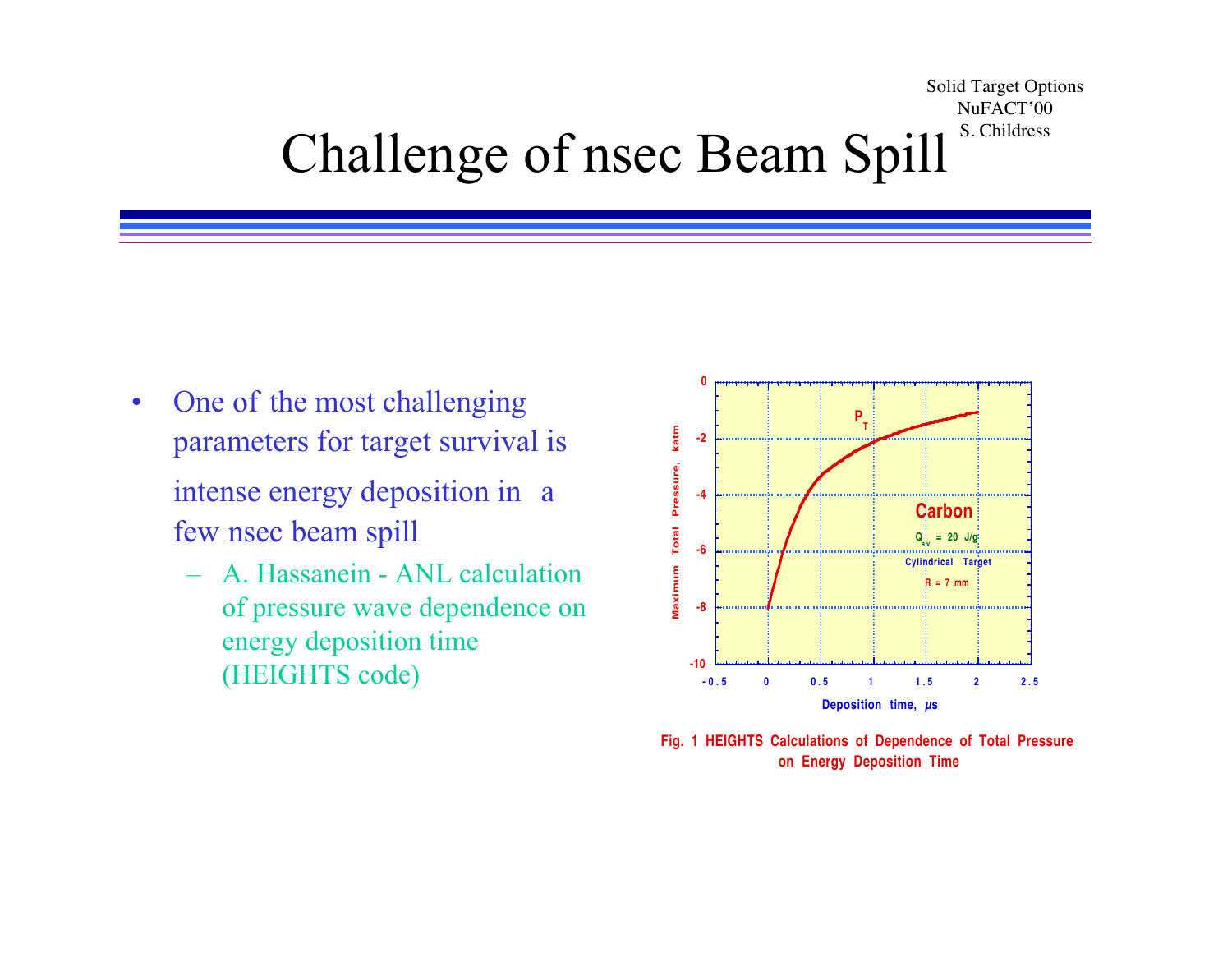#### Pressure Wave Modeling S. Childress

- $\bullet$  Neutrino source parameters
	- – graphite target with 7.5 mm radius, 80 cm length
	- –16 GeV proton beam with  $\sigma(x,y)$ of 3 mm. RMS bunch length 3 nsec. 1.5 MW incident **beam power.** 15 Hz **-800**



**Fig. 3 HEIGHTS Calculations of NUMI and Neutrino Target Total Pressure Oscillations Following Beam Deposition**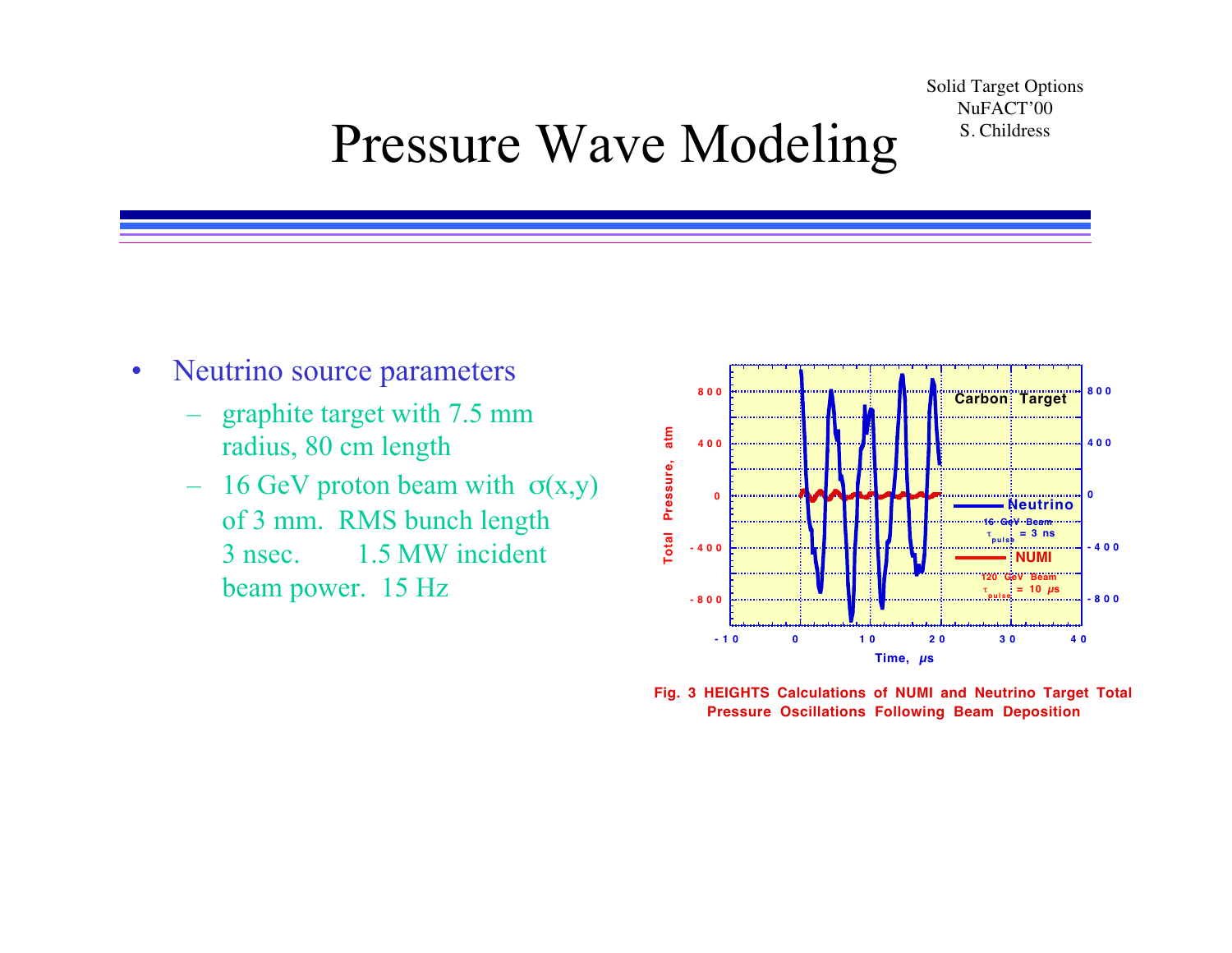#### Target Cooling S. Childress

- • Radiative cooling for graphite target appears feasible
	- J. Haines ORNL calculations
	- Surface temp ave. ~1850 deg. C
- • Water cooling complicates flux optimization & must also be aware of survival for cooling tubes